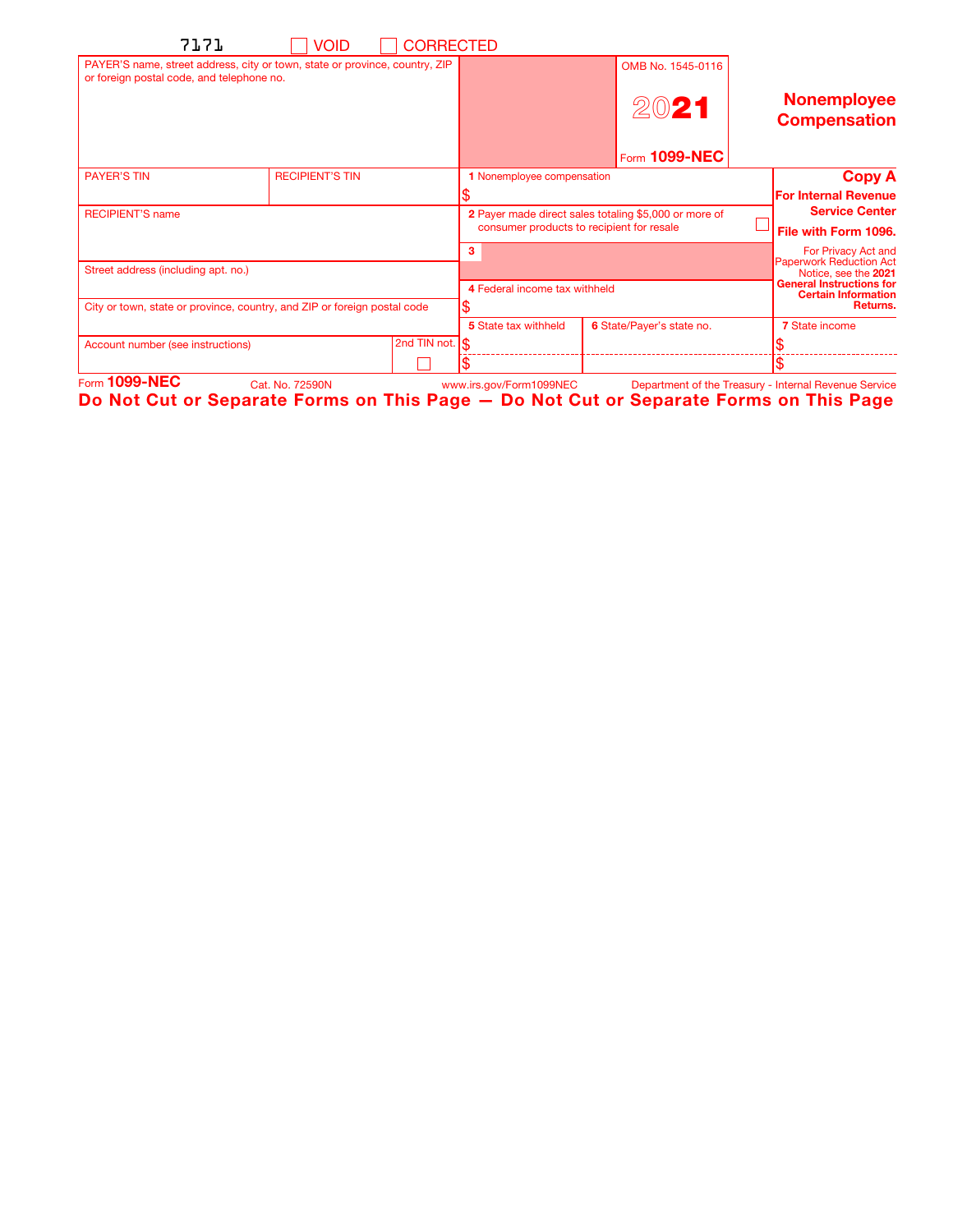|                                                                                                                          | <b>VOID</b>             | <b>CORRECTED</b>              |                                                                                                    |                                                       |
|--------------------------------------------------------------------------------------------------------------------------|-------------------------|-------------------------------|----------------------------------------------------------------------------------------------------|-------------------------------------------------------|
| PAYER'S name, street address, city or town, state or province, country, ZIP<br>or foreign postal code, and telephone no. |                         |                               | OMB No. 1545-0116<br>2021                                                                          | Nonemployee<br>Compensation                           |
|                                                                                                                          |                         |                               | Form 1099-NEC                                                                                      |                                                       |
| PAYER'S TIN                                                                                                              | <b>RECIPIENT'S TIN</b>  | 1 Nonemployee compensation    |                                                                                                    | Copy 1                                                |
| <b>RECIPIENT'S name</b><br>Street address (including apt. no.)                                                           |                         |                               | 2 Payer made direct sales totaling \$5,000 or more of<br>consumer products to recipient for resale | <b>For State Tax</b><br><b>Department</b>             |
|                                                                                                                          |                         | 3                             |                                                                                                    |                                                       |
|                                                                                                                          |                         | 4 Federal income tax withheld |                                                                                                    |                                                       |
| City or town, state or province, country, and ZIP or foreign postal code                                                 |                         |                               |                                                                                                    |                                                       |
|                                                                                                                          |                         | 5 State tax withheld          | 6 State/Payer's state no.                                                                          | 7 State income                                        |
| Account number (see instructions)                                                                                        |                         |                               |                                                                                                    |                                                       |
| Form 1099-NEC                                                                                                            | www.irs.gov/Form1099NEC |                               |                                                                                                    | Department of the Treasury - Internal Revenue Service |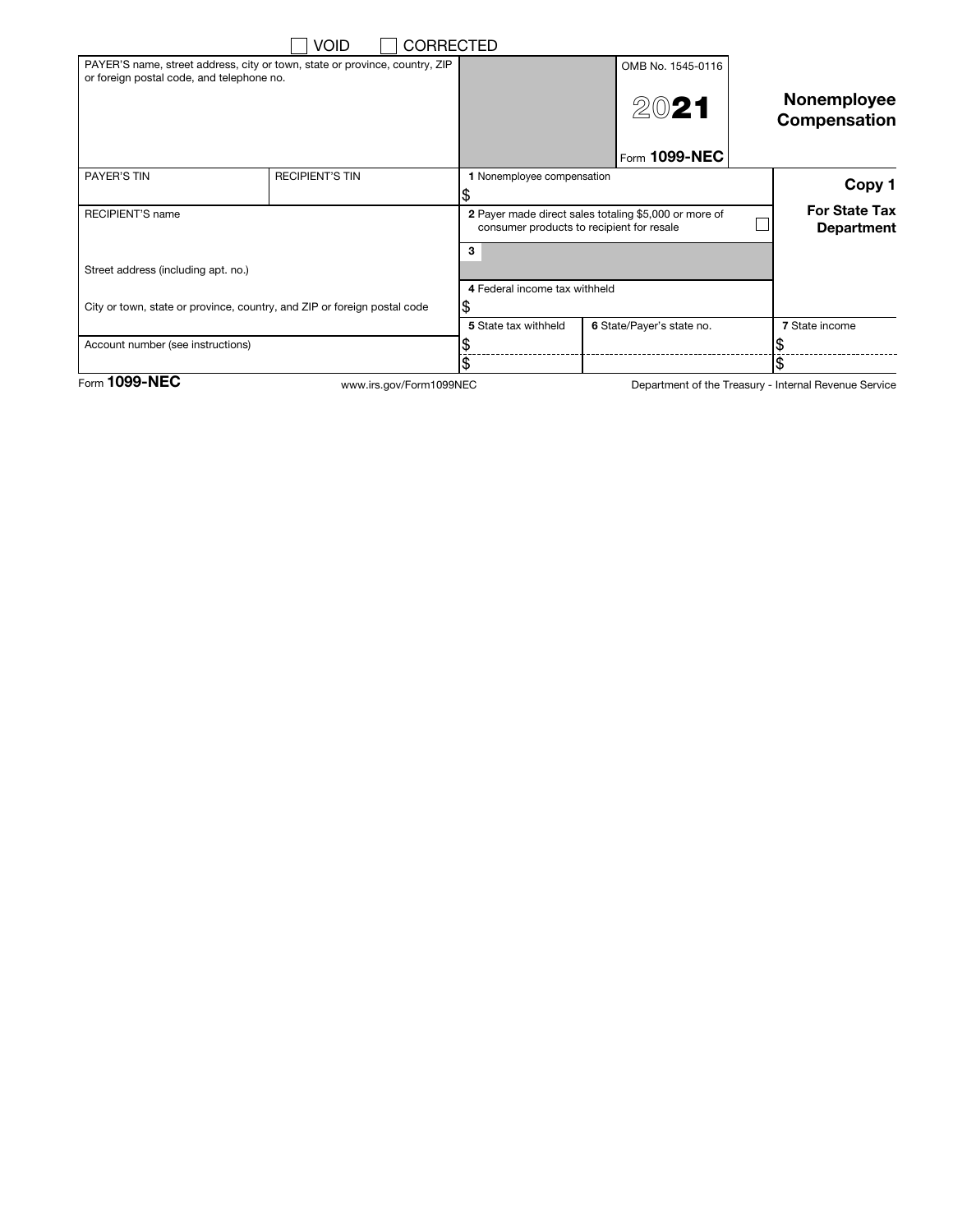|                                                                                                                                            |                         | CORRECTED (if checked)                                                                             |                                                                                           |                                                                                       |
|--------------------------------------------------------------------------------------------------------------------------------------------|-------------------------|----------------------------------------------------------------------------------------------------|-------------------------------------------------------------------------------------------|---------------------------------------------------------------------------------------|
| PAYER'S name, street address, city or town, state or province, country, ZIP<br>or foreign postal code, and telephone no.                   |                         |                                                                                                    | OMB No. 1545-0116<br>2021                                                                 | Nonemployee<br>Compensation                                                           |
|                                                                                                                                            |                         |                                                                                                    | Form 1099-NEC                                                                             |                                                                                       |
| PAYER'S TIN                                                                                                                                | <b>RECIPIENT'S TIN</b>  | 1 Nonemployee compensation                                                                         |                                                                                           | Copy B                                                                                |
|                                                                                                                                            |                         |                                                                                                    |                                                                                           | <b>For Recipient</b>                                                                  |
| <b>RECIPIENT'S name</b><br>Street address (including apt. no.)<br>City or town, state or province, country, and ZIP or foreign postal code |                         | 2 Payer made direct sales totaling \$5,000 or more of<br>consumer products to recipient for resale |                                                                                           | This is important tax<br>information and is being<br>furnished to the IRS. If you are |
|                                                                                                                                            |                         | 3                                                                                                  | required to file a return, a<br>negligence penalty or other<br>sanction may be imposed on |                                                                                       |
|                                                                                                                                            |                         | 4 Federal income tax withheld                                                                      | you if this income is taxable<br>and the IRS determines that it<br>has not been reported. |                                                                                       |
|                                                                                                                                            |                         | 5 State tax withheld                                                                               | 6 State/Payer's state no.                                                                 | 7 State income                                                                        |
| Account number (see instructions)                                                                                                          |                         |                                                                                                    |                                                                                           |                                                                                       |
|                                                                                                                                            |                         |                                                                                                    |                                                                                           |                                                                                       |
| Form $1099 - NEC$                                                                                                                          | (keep for your records) | www.irs.gov/Form1099NEC                                                                            |                                                                                           | Department of the Treasury - Internal Revenue Service                                 |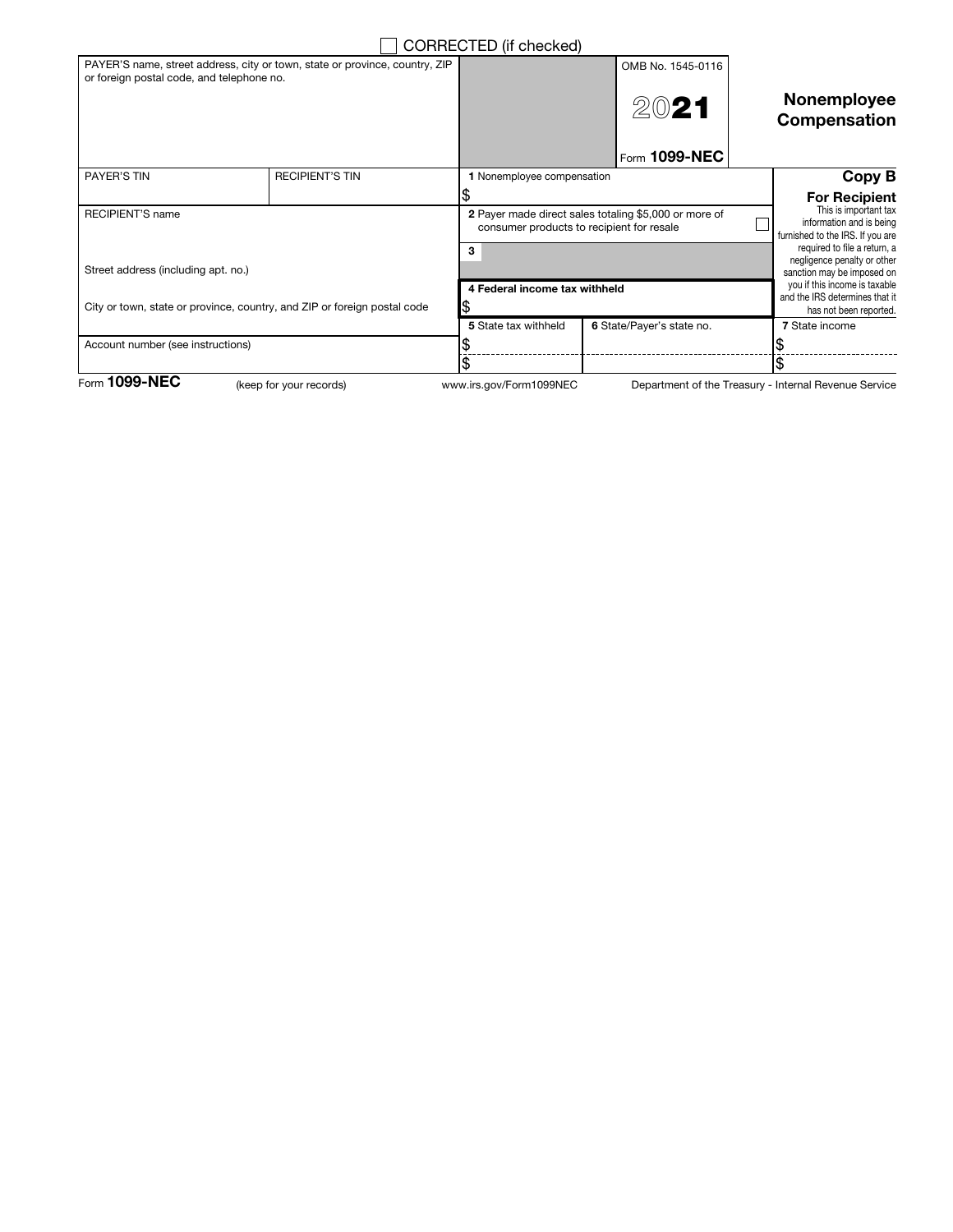|                                                                                                                          | Void<br>CORRECTED      |                               |                                                                                                    |  |                                                     |
|--------------------------------------------------------------------------------------------------------------------------|------------------------|-------------------------------|----------------------------------------------------------------------------------------------------|--|-----------------------------------------------------|
| PAYER'S name, street address, city or town, state or province, country, ZIP<br>or foreign postal code, and telephone no. |                        |                               | OMB No. 1545-0116<br>2021                                                                          |  | Nonemployee<br>Compensation                         |
|                                                                                                                          |                        |                               | Form 1099-NEC                                                                                      |  |                                                     |
| <b>PAYER'S TIN</b>                                                                                                       | <b>RECIPIENT'S TIN</b> | 1 Nonemployee compensation    |                                                                                                    |  | Copy 2                                              |
|                                                                                                                          |                        |                               |                                                                                                    |  |                                                     |
| <b>RECIPIENT'S name</b>                                                                                                  |                        |                               | 2 Payer made direct sales totaling \$5,000 or more of<br>consumer products to recipient for resale |  | To be filed with<br>recipient's state<br>income tax |
|                                                                                                                          |                        | 3                             |                                                                                                    |  | return, when                                        |
| Street address (including apt. no.)                                                                                      |                        |                               |                                                                                                    |  | required.                                           |
|                                                                                                                          |                        | 4 Federal income tax withheld |                                                                                                    |  |                                                     |
| City or town, state or province, country, and ZIP or foreign postal code                                                 |                        |                               |                                                                                                    |  |                                                     |
|                                                                                                                          |                        | 5 State tax withheld          | 6 State/Payer's state no.                                                                          |  | <b>7</b> State income                               |
| Account number (see instructions)                                                                                        |                        |                               |                                                                                                    |  |                                                     |
|                                                                                                                          |                        |                               |                                                                                                    |  | \$                                                  |

Form 1099-NEC www.irs.gov/Form1099NEC

Department of the Treasury - Internal Revenue Service